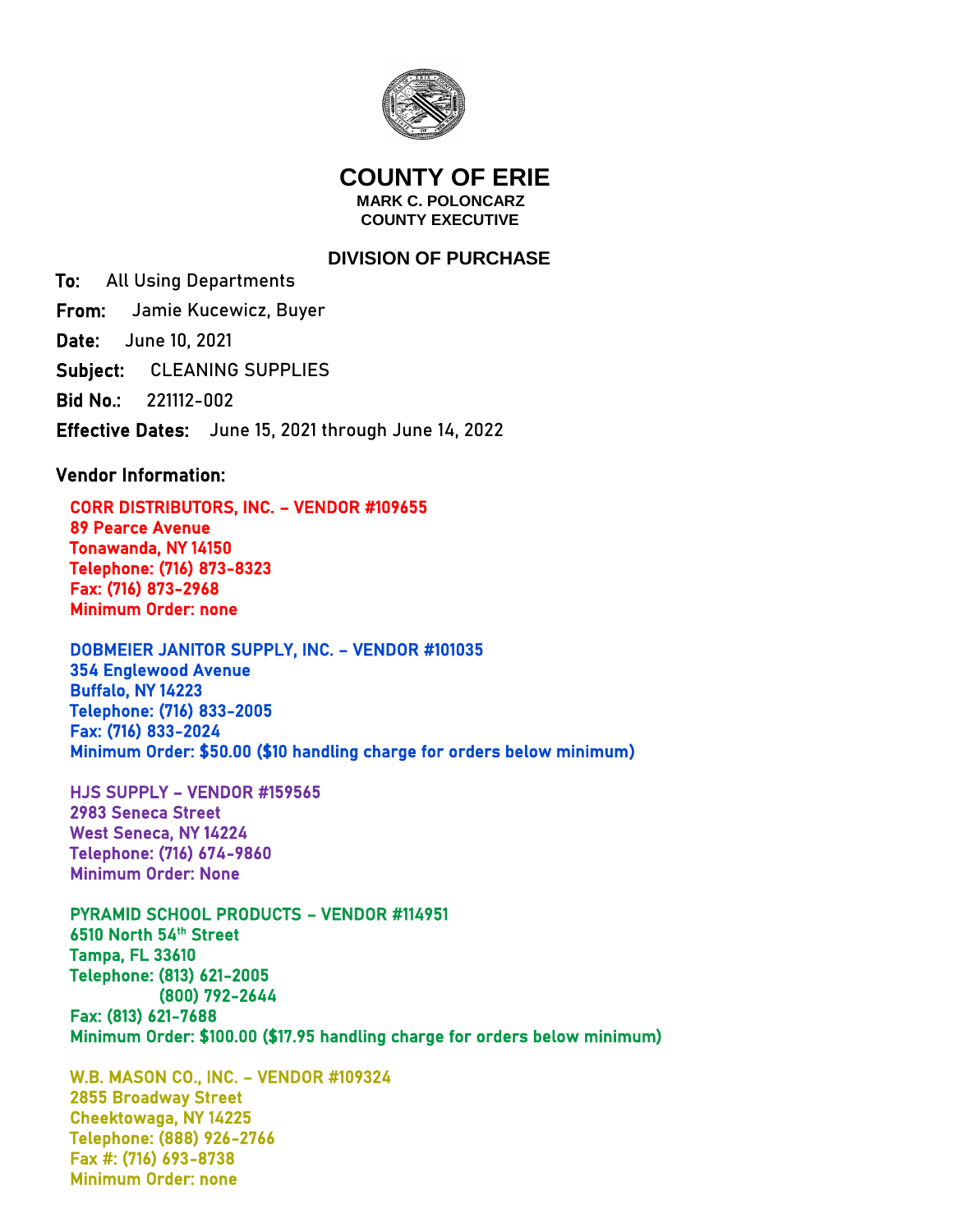## CLEANING SUPPLIES:

| 1.  | <b>DESCRIPTION</b><br>Counter Duster Brush, 7" for polished or finished surfaces<br><b>BRAND: ABCO 00100</b> | <b>UNIT</b><br><b>PRICE</b><br>\$1.89/ea | <b>VENDOR</b><br>Pyramid |
|-----|--------------------------------------------------------------------------------------------------------------|------------------------------------------|--------------------------|
| 2.  | Dairy Brush, 6" Short Handle<br>BRAND: AB0001                                                                | \$1.66/ea                                | <b>Dobmeier</b>          |
| 3.  | Deck Brush 10"<br><b>BRAND: ABCO 00008</b>                                                                   | \$2.29/ea                                | Pyramid                  |
| 4.  | Floor Brush for hardwood and fine floors, 18" head<br>BRAND: 0-Cedar Commercial 27044-6                      | \$5.24/ea                                | <b>HJS Supply</b>        |
| 5.  | Hand Scrub Brush, 6" handle, 1" bristle<br><b>BRAND: RM 6482</b>                                             | \$0.84/ea                                | <b>Dobmeier</b>          |
| 6.  | Nail Brush, 4.75"<br><b>BRAND: 0-Cedar Commercial 93110</b>                                                  | \$0.92/ea                                | <b>HJS Supply</b>        |
| 7.  | Scrub Brush, 6", with iron-shaped handle<br><b>BRAND: RM 6482</b>                                            | \$0.84/ea                                | <b>Dobmeier</b>          |
| 8.  | Radiator Brush, 24"<br><b>BRAND: 0-Cedar Commercial 21707</b>                                                | \$2.20/ea                                | <b>HJS Supply</b>        |
| 9.  | Tile & Grout Brush (toothbrush size)<br><b>BRAND: ABCO 00020</b>                                             | \$.89/ea                                 | Pyramid                  |
| 10. | <b>Toilet Bowl Brush</b><br><b>BRAND: Impact IMP204</b>                                                      | \$.60/ea                                 | <b>WB Mason</b>          |
| 11. | Toilet Bowl Plunger, 8" Diameter<br><b>BRAND: 407848</b>                                                     | \$1.55/ea                                | <b>Dobmeier</b>          |
| 12. | Toilet Bowl Mop, 100/case<br><b>BRAND: Impact 200</b>                                                        | \$53.00/cs                               | Pyramid                  |
| 13. | Toilet Bowl Cleaner, Rim Hanger, 12/pkg<br><b>BRAND: Fresh 3BBP</b>                                          | $$7.99/$ pkg                             | Pyramid                  |
| 14. | Swivel Scrubber, 10"<br>BRAND: 0-Cedar Commercial 96073                                                      | \$4.09/ea                                | <b>HJS Supply</b>        |
| 15. | Broom, Angle, soft bristle nylon<br><b>BRAND: ABCO BR1023MH</b>                                              | \$3.06/ea                                | Pyramid                  |
| 16. | Broom, All-Corn, 5-Sew, Wooden Handle, 10" Bristle Width<br><b>BRAND: Boardwalk BWK951TEA</b>                | \$3.39/ea                                | <b>WB Mason</b>          |
| 17. | Broom, Lobby Corn Broom, 8" Bristle Width<br><b>BRAND: M-2</b>                                               | \$2.65/ea                                | Corr                     |
| 18. | Broom, Lobby Push, 24", Hardwood<br>BRAND: Better Brush 700124                                               | \$6.78/ea                                | Pyramid                  |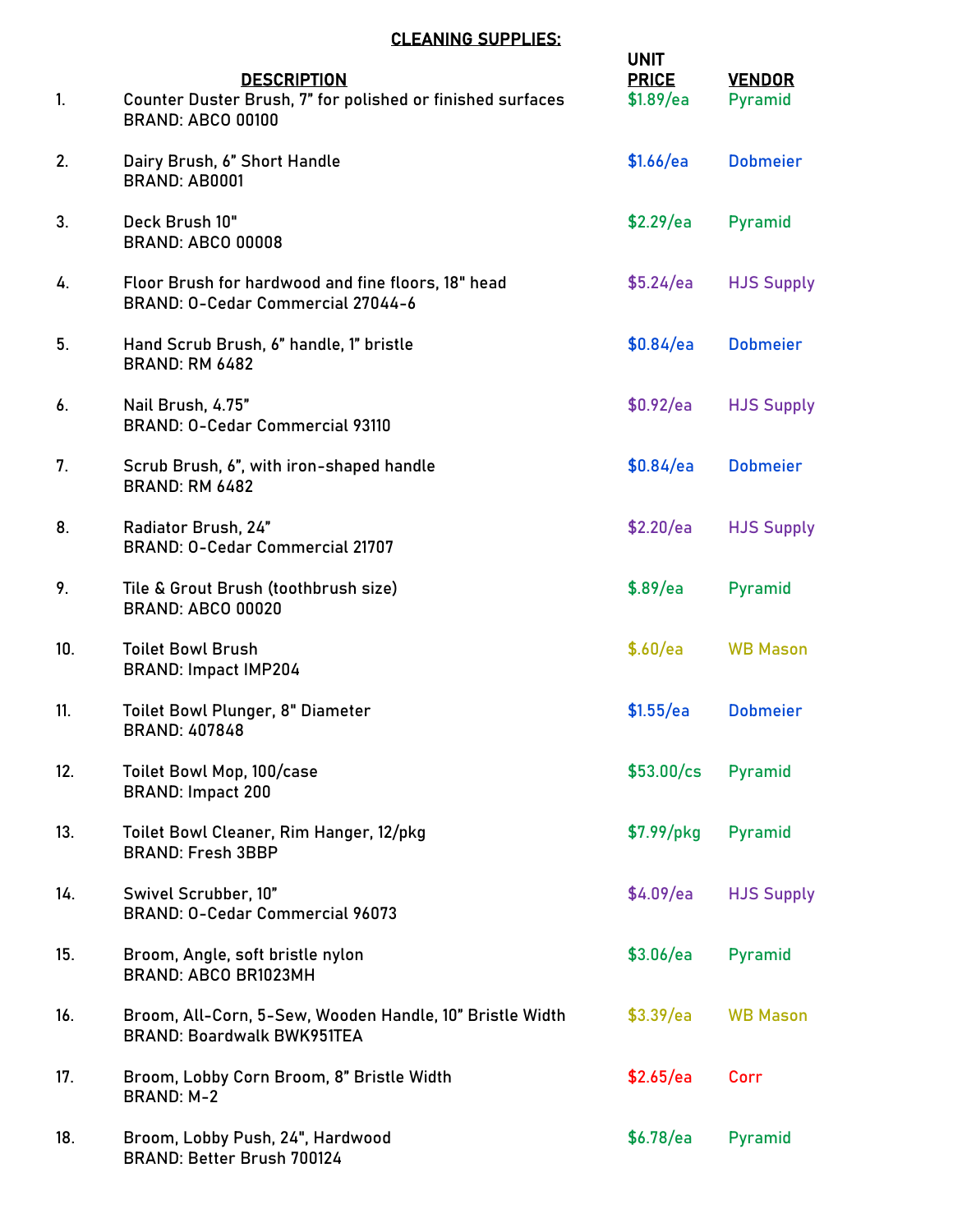| 19. | <b>DESCRIPTION</b><br>Broom, Street, 16" with Hardwood Handle<br><b>BRAND: AB BH 13001</b> | <b>UNIT</b><br><b>PRICE</b><br>\$7.09/ea | <b>VENDOR</b><br><b>Dobmeier</b> |
|-----|--------------------------------------------------------------------------------------------|------------------------------------------|----------------------------------|
| 20. | Dust Pan, Lobby, Plastic Pan & Handle, 12"x10"x37"<br>BRAND: AB DP00204E                   | \$5.97/ea                                | <b>Dobmeier</b>                  |
| 21. | Dust Pan, Heavy Duty Plastic, 121/2"x12"<br><b>BRAND: RM 2005</b>                          | \$1.41/ea                                | <b>Dobmeier</b>                  |
| 22. | Dust Pan, Extra Wide, Black, 15"x16"<br><b>BRAND: RM9B59</b>                               | \$4.50/ea                                | <b>Dobmeier</b>                  |
| 23. | Dust Mop, 3"x24" Blue<br>BRAND: 0-Cedar Commercial 94324                                   | \$4.15/ea                                | <b>HJS Supply</b>                |
| 24. | Dust Mop, Rubbermaid #M150 Select-A-Length 40'x5"                                          | \$33.80/ea                               | <b>Dobmeier</b>                  |
| 25. | Dust Mop, Snap-On Wire Frame, 24"x5<br><b>BRAND: 37373</b>                                 | \$1.88/ea                                | <b>Dobmeier</b>                  |
| 26. | Dust Mop, Snap On Wire Frame, 36"x5"<br><b>BRAND: 37375</b>                                | \$2.26/ea                                | <b>Dobmeier</b>                  |
| 27. | Dust Mop, Snap On Wire Frame, 48"x5"<br><b>BRAND: 37377</b>                                | \$3.48/ea                                | <b>Dobmeier</b>                  |
| 28. | Dust Mop, Snap On Hardwood Handles<br>BRAND: ABCO 1406NB                                   | \$4.24/ea                                | Pyramid                          |
| 29. | Dust Mop, Disposable, 5"x24"<br>BRAND: ABDD91524W                                          | \$2.40/ea                                | <b>Dobmeier</b>                  |
| 30. | Dust Mop Heads, T1990WHOO or equal<br>BRAND: T1990WHOO                                     | \$4.26/ea Dobmeier                       |                                  |
| 31. | Dust Mop, G-Stat, Blue, 5"x48", Vileda DM516548B                                           | \$10.09/ea                               | <b>Dobmeier</b>                  |
| 32. | Dust Mop Frame, 5"x48", Vileda DTSN548F                                                    | \$3.48/ea                                | <b>Dobmeier</b>                  |
| 33. | Dust Mop Handle, Snap-on, 60" Wood, Vileda DTSN60                                          | \$4.50/ea                                | <b>Dobmeier</b>                  |
| 34. | Handle for Push Broom, Metal Threaded, 60"<br><b>BRAND: ABCO 01104</b>                     | \$2.11/ea                                | Pyramid                          |
| 35. | Handle for Broom, Wood Threaded, 60"<br><b>BRAND: AB 01102</b>                             | \$1.53/ea                                | <b>Dobmeier</b>                  |
| 36. | Handle for Broom, Tapered, Wood Only, 60"<br><b>BRAND: AB 01113</b>                        | \$2.09/ea                                | <b>Dobmeier</b>                  |
| 37. | Handle, Wood Threaded w/metal tip<br><b>BRAND: ABCO 01104</b>                              | \$2.11/ea                                | Pyramid                          |
| 38. | Handle, 54" Wood, Sta-Flat style for screw-type mops<br><b>BRAND: AB 01209NB</b>           | \$3.03/ea                                | <b>Dobmeier</b>                  |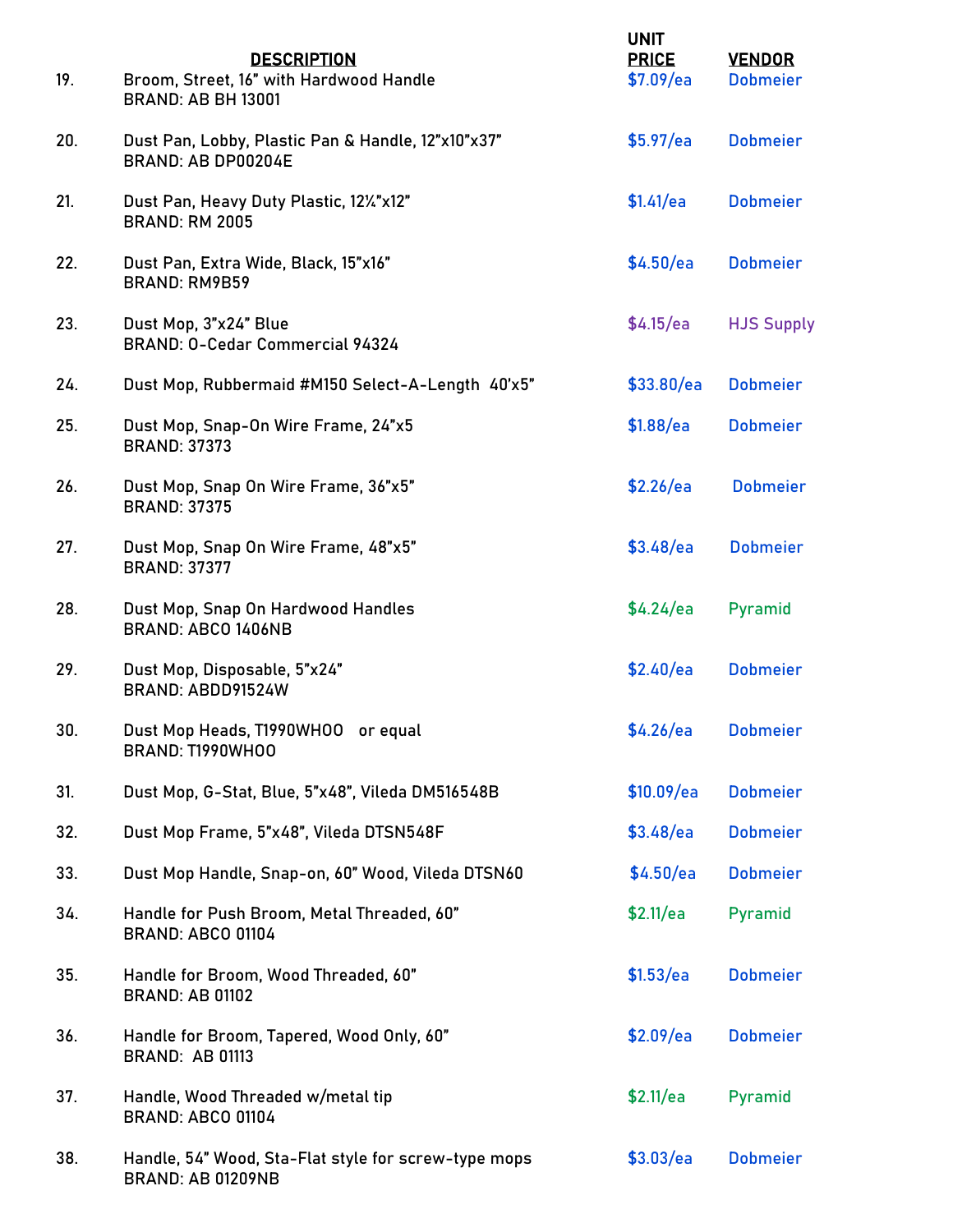| 39. | <b>DESCRIPTION</b><br>Mop Handle, Jaws Type, 60"<br><b>BRAND: AB 1207NB</b>            | <b>UNIT</b><br><b>PRICE</b><br>\$4.45/ea | <b>VENDOR</b><br><b>Dobmeier</b> |
|-----|----------------------------------------------------------------------------------------|------------------------------------------|----------------------------------|
| 40. | Mop Handle, 60" Fiberglass, 12/Case<br><b>BRAND: Impact IMP94</b>                      | \$88.08/cs<br>(\$7.34ea)                 | <b>WB Mason</b>                  |
| 41. | Mop Handle, 54" Wood, w/ Metal Quick Change (wing nut type) Head<br><b>BRAND: M-2</b>  | \$2.33/ea                                | Corr                             |
| 42. | Mop Handle, 60" Jaw Type, 12/box<br>BRAND: AB 1207NB                                   | \$4.45/ea                                | <b>Dobmeier</b>                  |
| 43. | Mop Handle, for Bolt on Mops<br><b>BRAND: M-2</b>                                      | \$2.33/ea                                | Corr                             |
| 44. | Mop Handle 64" Wood, Impact #95 or Equal<br>BRAND: ABCO 01203NB                        | \$4.36/ea                                | Pyramid                          |
| 45. | Wet Mop Handle, Aluminum, 60", Antimicrobial Gripper<br><b>BRAND: M-2</b>              | \$8.56/ea                                | Corr                             |
| 46. | Mop Head, Sta-Flat Cotton 24 oz. - Screw-type<br>BRAND: ABCM22024                      | \$3.00/ea                                | <b>Dobmeier</b>                  |
| 47. | Mop Head, Cotton, 20 oz. Looped End, Tangle Free, 12/case<br>BRAND: ABCO ABOLM2001WN20 | $$25.26/\text{cs}$                       | <b>WB Mason</b>                  |
| 48. | Mop Head, 20 oz. Cut End, Narrow Band, 12/case<br>BRAND: 0-Cedar Commercial 97612V     | $$22.44$ /cs                             | <b>HJS Supply</b>                |
| 49. | Mop Head, 16 oz. Cut End, Regular Screw-type<br>BRAND: ABCO CM22016                    | \$2.15/ea                                | Pyramid                          |
| 50. | Mop Head, Cotton, 24 oz. Looped End, Tangle Free<br><b>BRAND: ABLM2001LW</b>           | \$3.08/ea                                | <b>Dobmeier</b>                  |
| 51. | Mop Head, Rayon, 10 oz. Cut End, 12/case<br><b>BRAND: 37035</b>                        | $$22.10/\text{cs}$                       | <b>Dobmeier</b>                  |
| 52. | Mop Head, Micro Fiber, 30 Strand, Wide Headband<br>BRAND: 0-Cedar Commercial 97206     | \$6.56/ea                                | <b>HJS Supply</b>                |
| 53. | Mop Head, Rubbermaid Super Stitch D212, Blue                                           | \$3.99/ea                                | <b>Dobmeier</b>                  |
| 54. | Mop Head, Rubbermaid Super Stitch D213                                                 | \$4.69/ea                                | <b>Dobmeier</b>                  |
| 55. | Mop Head - Large Type<br><b>BRAND: 37054</b>                                           | \$2.80/ea                                | <b>Dobmeier</b>                  |
| 56. | Wax Mop Head, Rayon, 20 oz.<br>BRAND: ABCO RM30020                                     | \$2.99/ea                                | Pyramid                          |
| 57. | Mop Handle, Rubbermaid H136 - Invader Side Gate, 60"                                   | \$9.67/ea                                | <b>Dobmeier</b>                  |
| 58. | Wet Mop, Rubbermaid F516, Dura Pro Blend 16 oz.                                        | \$3.14/ea                                | <b>Dobmeier</b>                  |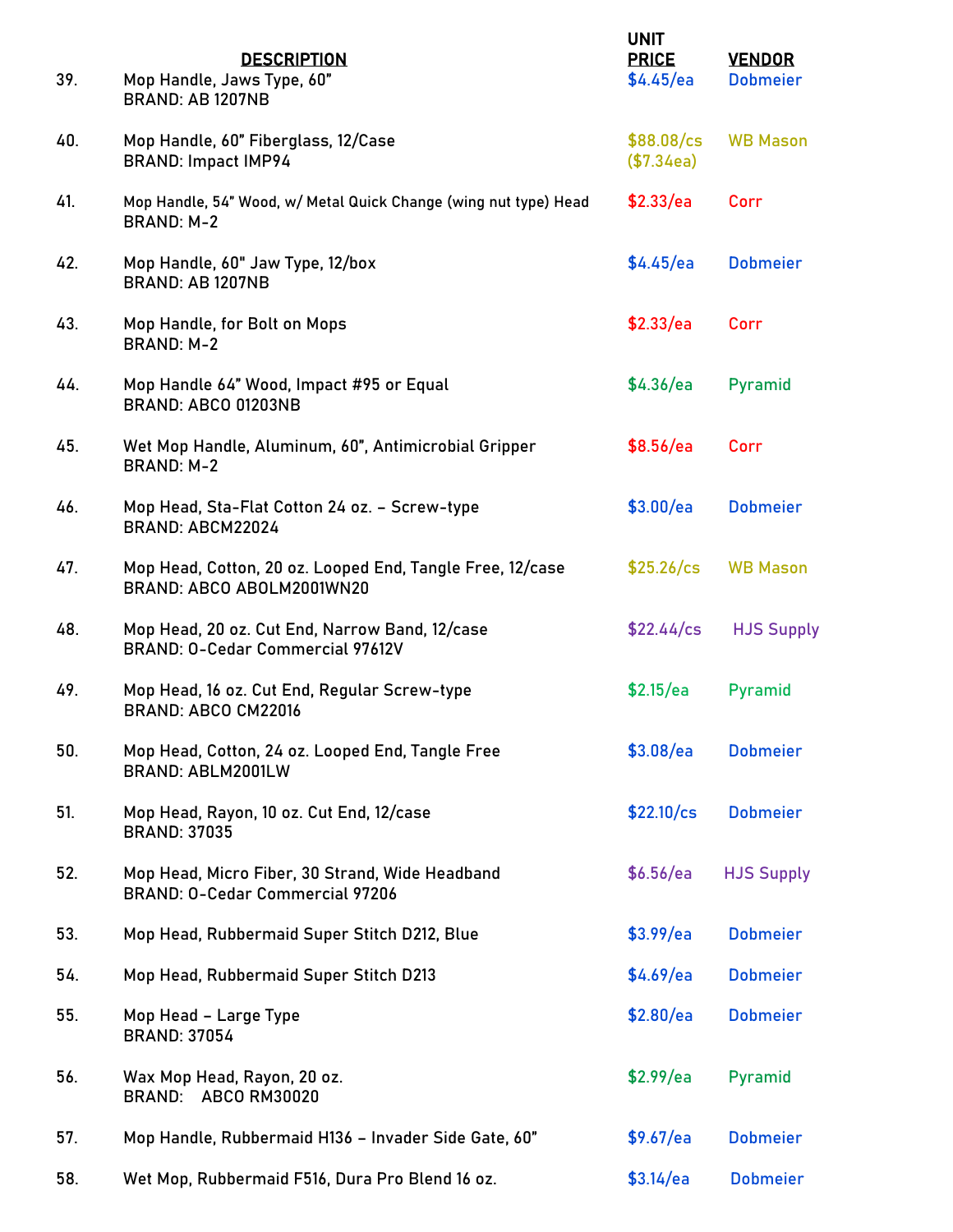| 59. | <b>DESCRIPTION</b><br>Wet Mop, Rubbermaid F518, Dura Pro Blend 24 oz.                                                 | <b>UNIT</b><br><b>PRICE</b><br>\$3.98/ea | <b>VENDOR</b><br><b>Dobmeier</b> |
|-----|-----------------------------------------------------------------------------------------------------------------------|------------------------------------------|----------------------------------|
| 60. | Wet Mop, Rubbermaid A252-06, Web Foot Shrinkless, Antimicrobial                                                       | \$5.70/ea                                | <b>Dobmeier</b>                  |
| 61. | Swiffer Wet Jet Mop, Starter Kit                                                                                      | \$26.12/ea                               | <b>WB Mason</b>                  |
| 62. | Swiffer Wet Jet Mop, Pad Refill, 24/box                                                                               | \$10.15/ea                               | <b>WB Mason</b>                  |
| 63. | Swiffer Wet Jet Mop, Multi-Purpose Cleaner Solution Refill, 1.25L \$1.52/ea                                           |                                          | <b>WB Mason</b>                  |
| 64. | Roller Sponge Mop with Handle, 12"<br><b>BRAND: O-Cedar Commercial 96219</b>                                          | \$14.66/ea                               | <b>HJS Supply</b>                |
| 65. | Refill for Roller Sponge Mop above, 2-pack<br>BRAND: 0-Cedar Commercial 96269                                         | \$6.83/pk                                | <b>HJS Supply</b>                |
| 66. | Wringer, Downward Pressure, Zinc Electroplated<br>for 16-24 oz. mops, includes handle<br><b>BRAND: GeerPress 1010</b> | \$170.00/ea                              | <b>Dobmeier</b>                  |
| 67. | Wringer, Downward Pressure, Zinc Electroplated<br>for 24-36 oz. mops, includes handle<br><b>BRAND: GEE2436</b>        | \$170.00/ea                              | <b>Dobmeier</b>                  |
| 68. | Bucket/Side Press Wringer Combo, 22-Quart<br><b>BRAND: M-2</b>                                                        | \$38.49/ea                               | <b>Dobmeier</b>                  |
| 69. | Bucket/Downward Pressure Wringer Combo, 35 Qt.<br>BRAND: ABCO T01007                                                  | \$35.68/ea                               | <b>Dobmeier</b>                  |
| 70. | Bucket, 26 Qt. Mop Twister w/ Casters<br>BRAND: 0-Cedar Commercial 96988                                              | \$45.88/ea                               | <b>HJS Supply</b>                |
| 71. | Bucket, 35 Qt., Yellow, Oval/Round w/ 3" Casters<br><b>BRAND: M-2</b>                                                 | \$26.82/ea                               | Corr                             |
| 72. | Bucket, 10 Qt. w/ Wire Handle<br><b>BRAND: RM 2963</b>                                                                | \$3.20/ea                                | <b>Dobmeier</b>                  |
| 73. | Bucket, 14 Qt. w/ Wire Handle<br><b>BRAND: M-2</b>                                                                    | \$3.24/ea                                | Corr                             |
| 74. | Doodlebug Pads, Scrub 'n Strip, 3M 8541, 20/case                                                                      | \$11.25/cs                               | <b>Dobmeier</b>                  |
| 75. | Doodlebug Pad Holder, 3M 6472, 10/case                                                                                | \$37.30/cs                               | <b>Dobmeier</b>                  |
| 76. | Doodleduster Cloth, 3M, 7"x13.8"x287.5', 4/case                                                                       | \$205.70/cs                              | <b>Dobmeier</b>                  |
| 77. | Doodle Duster Holder, Small, 3M 19150                                                                                 | \$23.60/ea                               | <b>Dobmeier</b>                  |
| 78. | Doodleduster Holder, Large, 3M 19151                                                                                  | \$32.05/ea                               | <b>Dobmeier</b>                  |
| 79. | Duster, Lambs Wool, 28"<br><b>BRAND: LAM 312FH</b>                                                                    | \$2.85/ea                                | <b>Dobmeier</b>                  |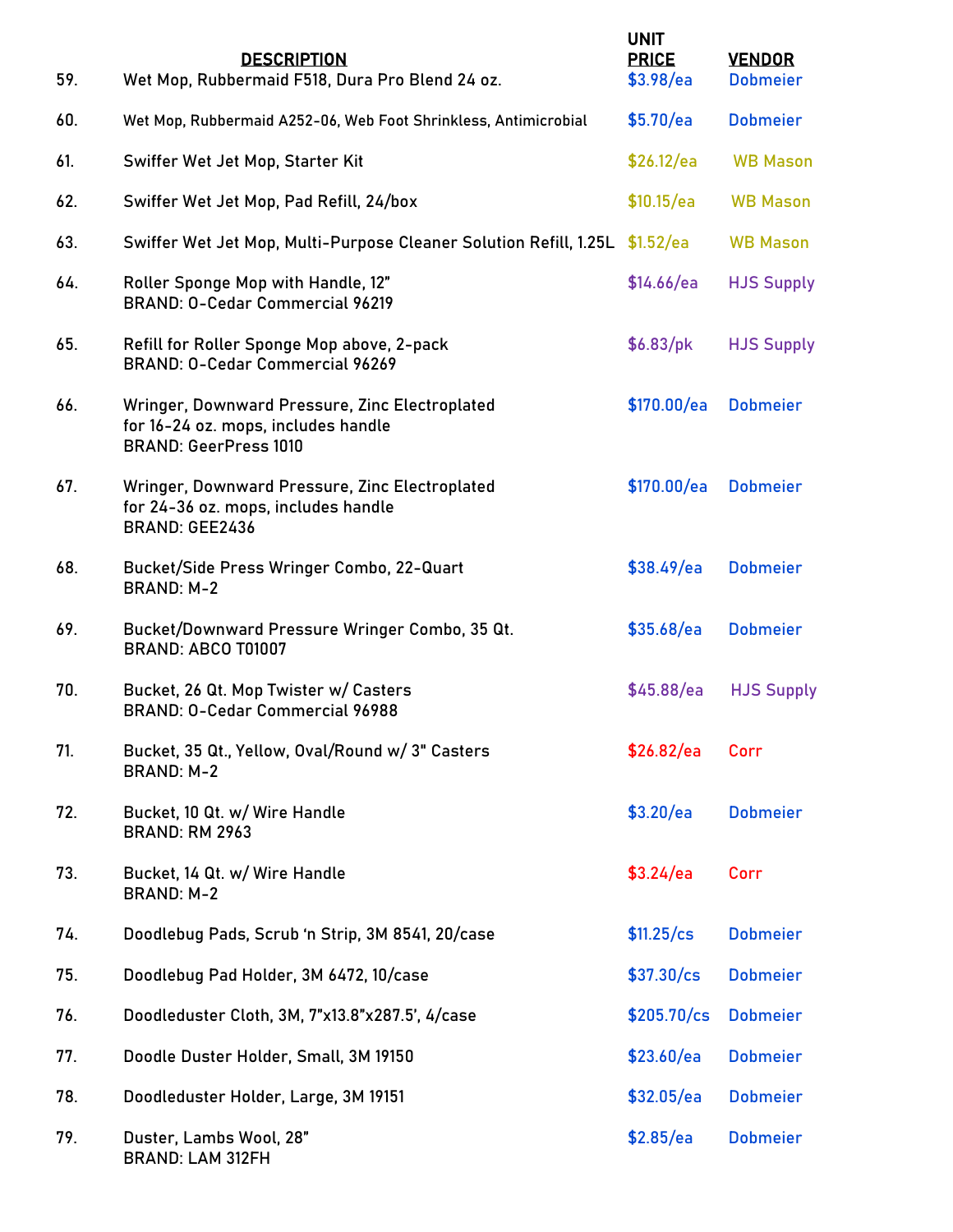| 80. | <b>DESCRIPTION</b><br>Duster, Feather, 14"<br><b>BRAND: LAM 13EC</b>                             | <b>UNIT</b><br><b>PRICE</b><br>\$3.65/ea | <b>VENDOR</b><br><b>Dobmeier</b> |
|-----|--------------------------------------------------------------------------------------------------|------------------------------------------|----------------------------------|
| 81. | Cheesecloth, grade 10, white, bleached 100% cotton,<br>36" wide, 100yds/ bolt                    | <b>NO BIDS RECEIVED</b>                  |                                  |
| 82. | Dust Cloths - Yellow, 24"x18", 500/Case<br><b>BRAND: MDI 78403C</b>                              | \$56.95/cs                               | Pyramid                          |
| 83. | Pledge Grab-It- Unscented Dry Electrostatic Disp.Cloths, 20/pk                                   | \$13.50/cs                               | <b>Dobmeier</b>                  |
| 84. | Gloves, Brown Jersey Cotton Gloves, 8 oz., Large, 12/pkg<br><b>BRAND: Safety Zone GJBC-MN-1P</b> | $$5.22/$ pkg                             | <b>HJS Supply</b>                |
| 85. | Gloves, Yellow Rubber, 15 mil, Large, 12/pkg<br><b>BRAND: Safety Zone GRFY-LG-1C</b>             | $$9.14$ /pkg                             | <b>HJS Supply</b>                |
| 86. | Pads, Scouring, Heavy Duty, 6"x9"x5/8", 10/pkg<br><b>BRAND: 510160 green</b>                     | $$2.20/$ pkg                             | <b>Dobmeier</b>                  |
| 87. | Pads, Scouring, General Purpose, 6"x9"x7/16", 20/pkg<br><b>BRAND: ACS 596-20</b>                 | $$3.97/$ pkg                             | Pyramid                          |
| 88. | Pads, Steel Wool, #2 Medium, 16/Sleeve<br><b>BRAND: GMA 117005</b>                               | \$4.12/slv                               | <b>Dobmeier</b>                  |
| 89. | Pads, Maroon Wood/Strip, 12"x18", SSS 312x18, 10/case                                            | \$30.00/cs                               | <b>Dobmeier</b>                  |
| 90. | Pads, Maroon Prep, 14"x20", SSS 31269, 10/case                                                   | \$47.99/cs                               | Pyramid                          |
| 91. | Pads, Stripping, Black 19", SSS 51075, 5/case                                                    | \$10.89/cs                               | Pyramid                          |
| 92. | Pads, Stripping, 14" Black, 5/case<br><b>BRAND: ACS 7214</b>                                     | \$6.50/cs                                | <b>WB Mason</b>                  |
| 93. | Pads, Stripping, 15" Black, 5/case<br><b>BRAND: ACS 7215</b>                                     | \$6.80/cs                                | <b>WB Mason</b>                  |
| 94. | Pads, Stripping, 16" Black, 5/case<br><b>BRAND: ACS 7216</b>                                     | \$7.30/cs                                | <b>WB Mason</b>                  |
| 95. | Pads, Stripping, 17" Black, 5/Case<br><b>BRAND: ACS 7217</b>                                     | \$7.99/cs                                | <b>WB Mason</b>                  |
| 96. | Pads, Stripping, 20" Black, 5/Case<br><b>BRAND: ACS 7220</b>                                     | \$10.70/cs                               | <b>WB Mason</b>                  |
| 97. | Pads, Stripping, 14"x20" Black, 5/Case<br><b>BRAND: ACS 721420</b>                               | \$13.00/cs                               | <b>WB Mason</b>                  |
| 98. | Pads, Buffing, 17" Red, 5/case<br><b>BRAND: ACS 5117</b>                                         | \$7.99/cs                                | <b>WB Mason</b>                  |
| 99. | Pads, Buffing, 14"x20" Red, 5/case<br><b>BRAND: ACS 511420</b>                                   | \$13.65/cs                               | <b>WB Mason</b>                  |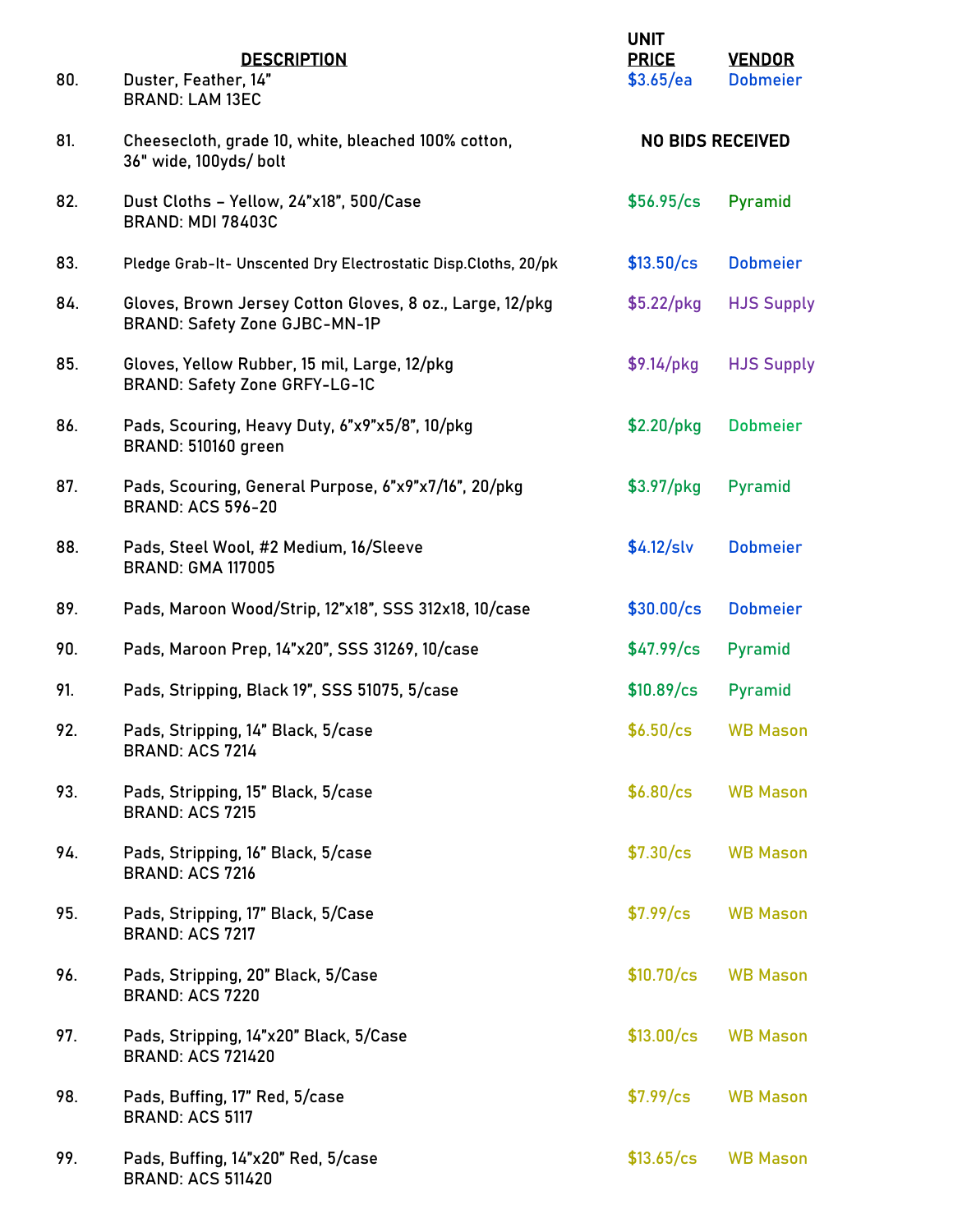| 100. | <b>DESCRIPTION</b><br>Pads, 16" Sand Screen, 80 grit, 10/case<br><b>BRAND: Americo</b>   | <b>UNIT</b><br><b>PRICE</b><br>\$25.12/cs | <b>VENDOR</b><br>Corr |
|------|------------------------------------------------------------------------------------------|-------------------------------------------|-----------------------|
| 101. | Rectangular Sand Screen, 80 Grit, 14"x20" 10/case<br><b>BRAND: SSS</b>                   | \$45.65/cs                                | <b>Dobmeier</b>       |
| 102. | Pads, 14" Red Spray Buff, 5/case<br><b>BRAND: ACS 51-14</b>                              | \$6.98/ea                                 | Pyramid               |
| 103. | Pads, 15" Red Spray Buff, 5/case<br><b>BRAND: ACS 51-15</b>                              | \$7.69/cs                                 | Pyramid               |
| 104. | Pads, Buffing, 14"x28"x1", 3M 5100 Red, 5/case                                           | \$25.59/cs                                | <b>WB Mason</b>       |
| 105. | Pads, Buffing, 14"x20"x1", 3M Red, Blue, Black & White, 10/case                          | \$30.55/cs                                | <b>Dobmeier</b>       |
| 106. | Pads, Buffing, 12"x18"x1", 3M Red, 5/case                                                | \$21.35/cs                                | <b>Dobmeier</b>       |
| 107. | Pads, Polishing and Buffing, 20" White Only, 5/case<br><b>BRAND: ACS 41-20</b>           | \$11.15/cs                                | Pyramid               |
| 108. | Scotch Brite Surface Prep Pads, 3M 12"x18", 5/case                                       | \$6.35/ea                                 | <b>Dobmeier</b>       |
| 109. | Scotch Brite Surface Prep Pads, 3M 14"x20", 10/case                                      | \$11.00/ea                                | <b>Dobmeier</b>       |
| 110. | Scotch Brite Surface Prep Pads, 3M 18", 10/case                                          | \$7.20/ea                                 | <b>Dobmeier</b>       |
| 111. | Sponges, Cellulose, 6"x41/2"x11/2", 24/Case<br>BRAND: Hydra W3PK-24                      | \$25.92/cs                                | Pyramid               |
| 112. | Sponges, Cellulose, 71/2"x43/8"x2, 24/Case<br>BRAND: Hydra W4PK-24                       | $$32.40$ /cs                              | Pyramid               |
| 113. | Sponges, Cellulose, 6"x31/2"x1", 48/Case<br>BRAND: Hydra W2PK-48                         | \$32.64/cs                                | Pyramid               |
| 114. | Sponges - 25lb. Slab<br>BRAND: Hydra 25                                                  | \$129.95/ea                               | Pyramid               |
| 115. | Wax Applicator, Complete w/Head, Handle & Fleece 12"<br><b>BRAND: LAM126RB</b>           | \$10.00/ea                                | <b>Dobmeier</b>       |
| 116. | Wax Applicator Refill, Genuine Lambswool Fleece, Head Only, 12"<br><b>BRAND: LAM126R</b> | \$5.28/ea                                 | <b>Dobmeier</b>       |
| 117. | Putty Knife 11/4" Wide Blade<br><b>BRAND: T280106</b>                                    | \$0.84/ea                                 | <b>Dobmeier</b>       |
| 118. | Scraper, Razor Type, 11/2"<br><b>BRAND: T 280114</b>                                     | \$0.98/ea                                 | <b>Dobmeier</b>       |
| 119. | Scraper Blades, 1 <sup>1/2</sup> to fit above scraper, 100/Pkg<br><b>BRAND: T 280113</b> | $$6.69/$ pkg                              | <b>Dobmeier</b>       |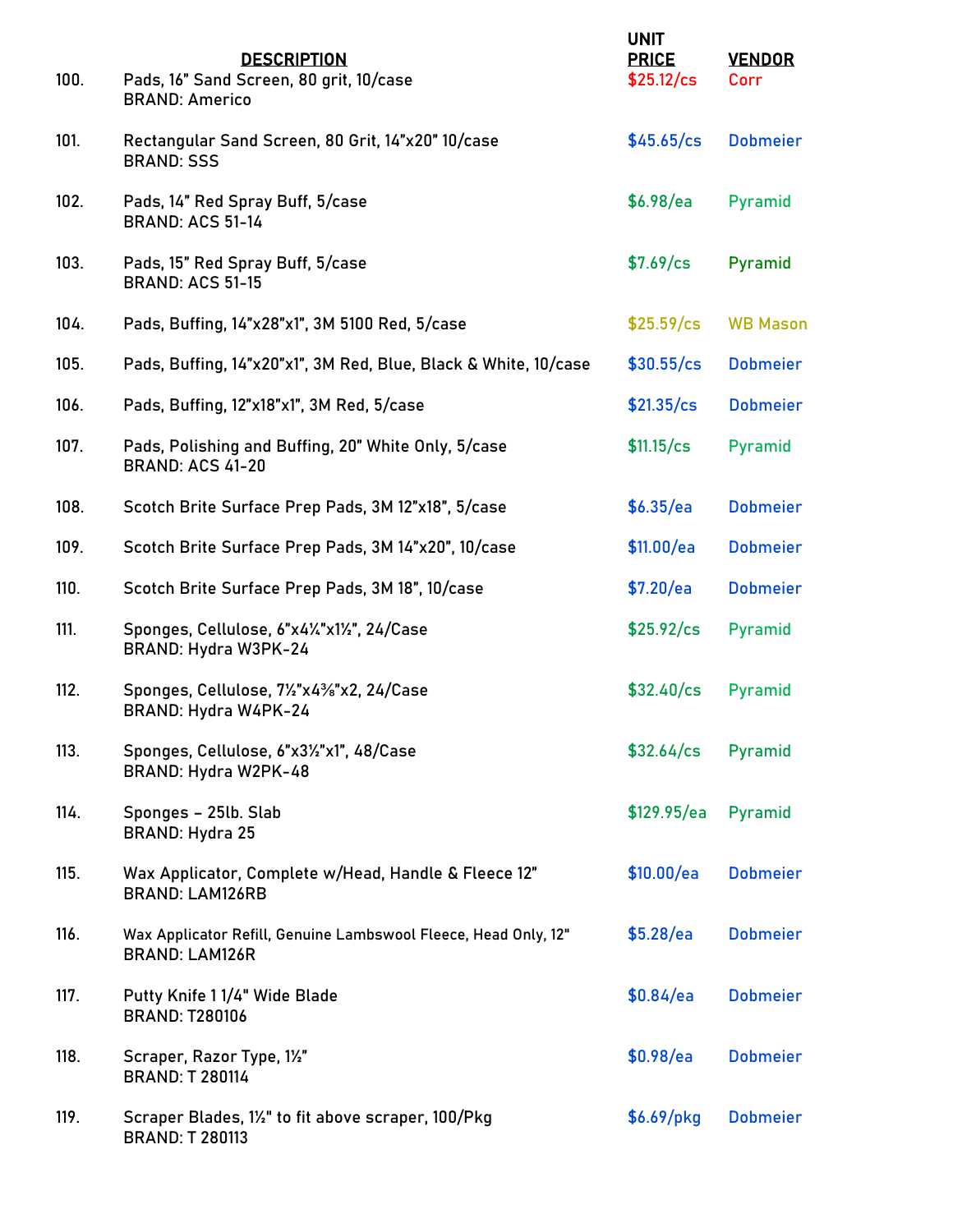| 120. | <b>DESCRIPTION</b><br>Scraper, Razor Type, 4", 10" Handle<br>BRAND: Tolco 280112                                            | <b>UNIT</b><br><b>PRICE</b><br>\$6.15/ea | <b>VENDOR</b><br>Pyramid |
|------|-----------------------------------------------------------------------------------------------------------------------------|------------------------------------------|--------------------------|
| 121. | Scraper, Razor Type, 4", 48" Handle<br>BRAND: Better Brush 301048                                                           | \$8.75/ea                                | Pyramid                  |
| 122. | Scraper Blades, 4" to fit above scrapers, 10/Pkg<br>BRAND: Better Brush 301204                                              | $$4.39/$ pkg                             | Pyramid                  |
| 123. | Squeegee, 12" wide, with handle<br>BRAND: ABCO BH15006                                                                      | \$2.08/ea                                | Pyramid                  |
| 124. | Squeegee, 18" wide with Handle<br><b>BRAND: Tolco</b>                                                                       | \$6.07/ea                                | Corr                     |
| 125. | Squeegee, Floor, 1/8"x1" Angle Iron to Hold '/"x2" Gum Rubber<br>18" Blade, No Handles<br>BRAND: 0-Cedar Commercial 96816-S | \$3.24/ea                                | <b>HJS Supply</b>        |
| 126. | Squeegee, Floor, Moss Rubber, 22", Unger MW22                                                                               | \$7.06/ea                                | Corr                     |
| 127. | Squeegee, Heavy Duty Floor, 30", Unger HM30                                                                                 | \$14.47/ea                               | Corr                     |
| 128. | Squeegee Handle, 56", Unger GS0900                                                                                          | \$7.30/ea                                | <b>Dobmeier</b>          |
| 129. | Squeegee Handle, Wood Speed Sweep, Steel Threaded<br>BRAND: 0-Cedar Commercial 97060                                        | \$3.76/ea                                | <b>HJS Supply</b>        |
| 130. | Squeege Assembly Kit, Unger PWKO                                                                                            | \$74.24/ea                               | Pyramid                  |
| 131. | Unger Professional Brass Window Squeegee Handles                                                                            | \$6.18/ea                                | Corr                     |
| 132. | Unger Professional Brass Channels with rubber 12"                                                                           | \$4.09/ea                                | Corr                     |
| 133. | Unger Professional Brass Channels with rubber 18"                                                                           | \$5.48/ea                                | Corr                     |
| 134. | Unger 12" Rubber Blade for Unger Professional Squeegee                                                                      | \$0.95/ea                                | Corr                     |
| 135. | Spray Trigger Bottle w/Nozzle, 24 Oz.<br>BRAND: Impact 5024WG+4802                                                          | \$.88/ea                                 | Pyramid                  |
| 136. | Spray Trigger Bottles Only, 24 oz. Plastic<br><b>BRAND: Impact 502WG</b>                                                    | \$.54/ea                                 | Pyramid                  |
| 137. | Spray Trigger Nozzle to fit 24 oz Bottle<br>BRAND: Impact 4802                                                              | \$.53/ea                                 | Pyramid                  |
| 138. | <b>Gallon Jug with Cap</b><br>BRAND: gal jug                                                                                | \$1.17/ea                                | <b>Dobmeier</b>          |
| 139. | Funnel 32 Oz. Plastic<br><b>BRAND: Winco PF-32</b>                                                                          | \$0.99/ea                                | <b>HJS Supply</b>        |
| 140. | <b>Pump 1 Oz. Dispensing</b><br><b>BRAND: Tolco</b>                                                                         | \$1.43/ea                                | Corr                     |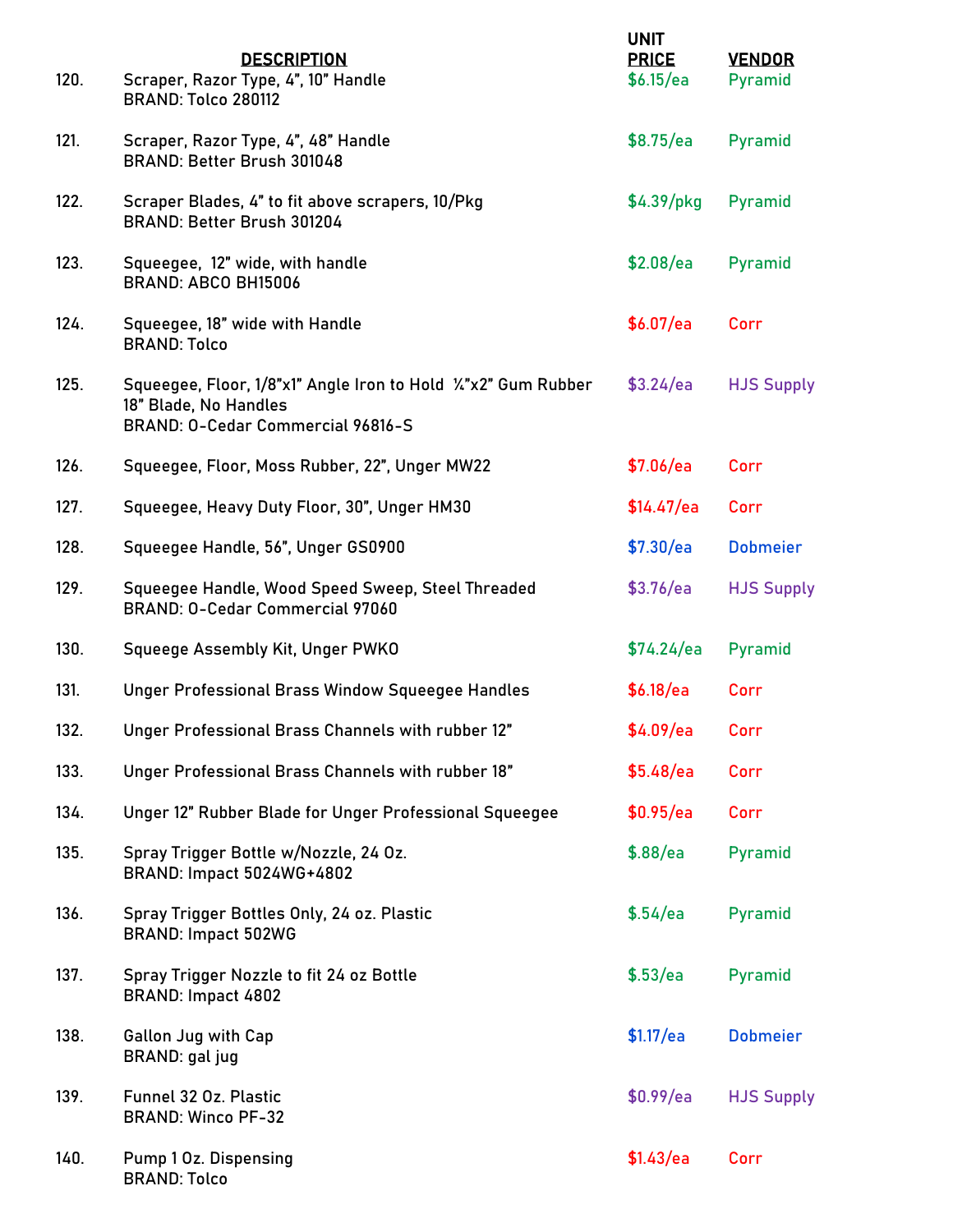| 141. | <b>DESCRIPTION</b><br>Pump for 2.5 Gallon Pail<br><b>BRAND: Tolco</b>                                       | <b>UNIT</b><br><b>PRICE</b><br>\$8.05/ea | <b>VENDOR</b><br>Corr |
|------|-------------------------------------------------------------------------------------------------------------|------------------------------------------|-----------------------|
| 142. | Pump for 55 Gallon Drums<br><b>BRAND: CON333</b>                                                            | \$13.20/ea                               | <b>Dobmeier</b>       |
| 143. | Vacuum Cleaner Bags, Panasonic U-Type, UM816, 3/pkg                                                         | $$1.91/$ pkg                             | Corr                  |
| 144. | Vacuum Cleaner Bags, Tenant Viper, 10/pkg                                                                   | \$11.00/pkg                              | <b>Dobmeier</b>       |
| 145. | Vacuum Cleaner Bags, Microlined Antibacterial, 2-Ply<br>Type U, U-3 + U-6, 3 Bags/pkg<br><b>BRAND: M816</b> | \$2.49/pkg                               | <b>Dobmeier</b>       |
| 146. | Vacuum Cleaner Bags, Clarke 50721B, 10/pkg                                                                  | $$7.45/$ pkg                             | Corr                  |
| 147. | Vacuum Cleaner Bags, Clean Max 06-267, 12/pkg                                                               | $$10.76/$ pkg                            | <b>Dobmeier</b>       |
| 148. | Vacuum Cleaner Bags, Dirt Devil 43393, 3/pkg                                                                | <b>NO BIDS RECEIVED</b>                  |                       |
| 149. | Vacuum Cleaner Bags, SW Brand Type F & G, For Eureka Uprights                                               | \$0.59/ea                                | <b>Dobmeier</b>       |
| 150. | Vacuum Cleaner Bags, Hoover Windtunnel "Y", 3/pkg                                                           | $$2.31/$ pkg                             | Corr                  |
| 151. | Vacuum Cleaner Bags, Mastercraft 4328                                                                       | \$25.00/ea                               | <b>Dobmeier</b>       |
| 152. | Vacuum Cleaner Bags, Mastercraft M-59, 5/pkg                                                                | $$16.90/$ pkg                            | <b>Dobmeier</b>       |
| 153. | Vacuum Cleaner Belts, Clean Max Pro Series Upright                                                          | \$1.53/ea                                | <b>Dobmeier</b>       |
| 154. | Vacuum Cleaner Belts, Hoover Windtunnel                                                                     | \$1.75/ea                                | Corr                  |
| 155. | Vacuum Cleaner Belts, SSS 30563A for Model MDL HD100                                                        | \$1.45/ea                                | Corr                  |
| 156. | Extension Arm w/ Grabber, 36"<br>BRAND: 0-Cedar Commercial 96580                                            | \$11.01/ea                               | <b>HJS Supply</b>     |
| 157. | Wet Floor Sign 2 sided, 25"x11"x11" (when open)<br><b>BRAND: ABCO WS001</b>                                 | \$4.89/ea                                | Pyramid               |
| 158. | Caddy Bag, Rubbermaid 2642, Yellow                                                                          | \$16.90/ea                               | <b>Dobmeier</b>       |
| 159. | Trash Can Dolly, Rubbermaid Brute Dolly 2640                                                                | \$21.37/ea                               | Pyramid               |
| 160. | Trash Container, Rubbermaid Brute Container 2643                                                            | \$23.30/ea                               | <b>Dobmeier</b>       |
| 161. | Trash Container, 44 qt., grey<br><b>BRAND: RM 2947</b>                                                      | \$8.43/ea                                | <b>Dobmeier</b>       |
| 162. | Free Swinging Lid for above 44 qt. container<br><b>BRAND: RM 2672</b>                                       | \$15.85/ea                               | <b>Dobmeier</b>       |
| 163. | Trash Container, 22 gal., Gray or Beige,<br><b>BRAND: Winco PTC-23SG</b>                                    | \$25.83/ea                               | <b>HJS Supply</b>     |